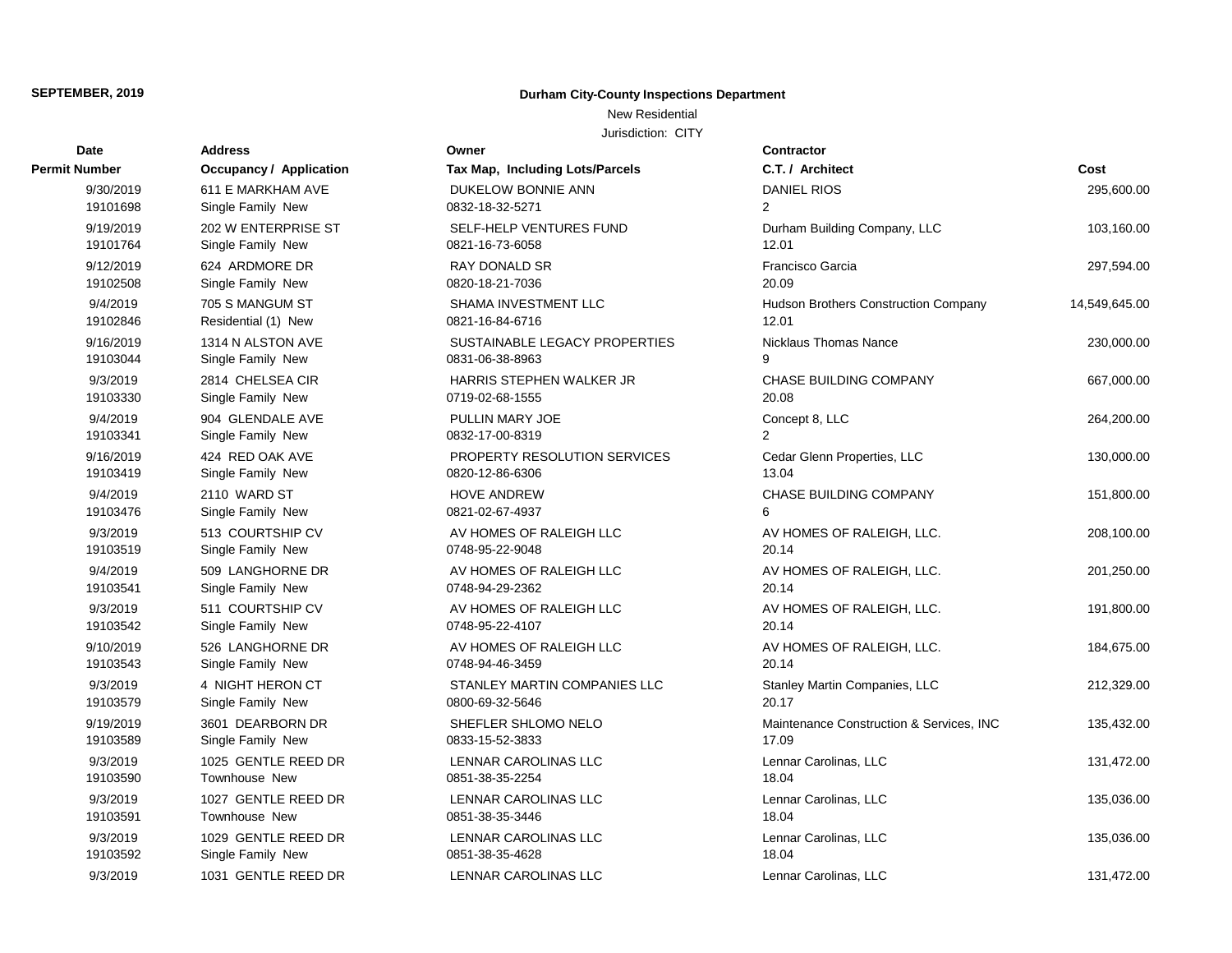**Permit Number** 

## **SEPTEMBER, 2019 Durham City-County Inspections Department**

### New Residential

Jurisdiction: CITY

| Date      | Address                 | Owner                           | <b>Contractor</b>                   |            |
|-----------|-------------------------|---------------------------------|-------------------------------------|------------|
| Number    | Occupancy / Application | Tax Map, Including Lots/Parcels | C.T. / Architect                    | Cost       |
| 19103593  | Single Family New       | 0851-38-35-5991                 | 18.04                               |            |
| 9/18/2019 | 405 WALTON ST           | HABITAT FOR HUMANITY OF DURHAM  | HABITAT FOR HUMANITY OF DURHAM INC. | 100,452.00 |
| 19103655  | Single Family New       | 0841-15-52-3644                 | 18.02                               |            |
| 9/12/2019 | 508 COURTSHIP CV        | AV HOMES OF RALEIGH LLC         | TAYLOR MORRISON OF CAROLINAS, INC.  | 196,400.00 |
| 19103664  | Single Family New       | 0748-95-10-4549                 | 20.14                               |            |
| 9/20/2019 | 1 ROSEMEADE PL          | ASCO BUILDERS INC               | Gitto Enterprises Inc.              | 220,000.00 |
| 19103678  | Single Family New       | 0835-02-76-8793                 | 16.01                               |            |
| 9/23/2019 | 1042 FLAGLER ST         | <b>AVONDALE KS LLC</b>          | Elm Street Builders, LLC            | 164,802.00 |
| 19103680  | <b>Townhouse New</b>    | 0728-01-46-2509                 | 20.22                               |            |
| 9/23/2019 | 1044 FLAGLER ST         | <b>AVONDALE KS LLC</b>          | Elm Street Builders, LLC            | 164,802.00 |
| 19103681  | <b>Townhouse New</b>    | 0728-01-46-2505                 | 20.22                               |            |
| 9/23/2019 | 1046 FLAGLER ST         | <b>AVONDALE KS LLC</b>          | Elm Street Builders, LLC            | 164,604.00 |
| 19103682  | <b>Townhouse New</b>    | 0728-01-46-2503                 | 20.22                               |            |
| 9/23/2019 | 1048 FLAGLER ST         | <b>AVONDALE KS LLC</b>          | Elm Street Builders, LLC            | 163,548.00 |
| 19103683  | Townhouse New           | 0728-01-46-2409                 | 20.22                               |            |
| 9/3/2019  | 1015 CHALMERS ST        | <b>VGG HOLDINGS LLC</b>         | Gitto Enterprises Inc.              | 220,000.00 |
| 19103691  | Single Family New       | 0830-14-16-4052                 | 20.09                               |            |
| 9/9/2019  | 1203 HOMECOMING WAY     | LENNAR CAROLINAS LLC            | Lennar Carolinas, LLC               | 162,360.00 |
| 19103701  | <b>Townhouse New</b>    | 0851-38-22-0577                 | 18.04                               |            |
| 9/9/2019  | 1205 HOMECOMING WAY     | LENNAR CAROLINAS LLC            | Lennar Carolinas, LLC               | 136,224.00 |
| 19103702  | Townhouse New           | 0851-38-22-3574                 | 18.04                               |            |
| 9/9/2019  | 1207 HOMECOMING WAY     | LENNAR CAROLINAS LLC            | Lennar Carolinas, LLC               | 136,224.00 |
| 19103703  | <b>Townhouse New</b>    | 0851-38-22-6545                 | 18.04                               |            |
| 9/10/2019 | 714 ADELINE CT          | THE DREES COMPANY DBA           | THE DREES HOMES COMPANY             | 275,550.00 |
| 19103708  | Single Family New       | 0727-01-09-0586                 | 20.2                                |            |
| 9/6/2019  | 203 MICHELANGELO PL     | <b>GHD-STERLING LLC</b>         | True Homes, LLC                     | 191,994.00 |
| 19103725  | Single Family New       | 0748-90-26-7205                 | 20.14                               |            |
| 9/5/2019  | 1011 FARM LEAF DR       | RREF II-FH NC SIERRA LLC        | Lennar Carolinas, LLC               | 182,094.00 |
| 19103737  | Single Family New       | 0769-01-18-1791                 | 19                                  |            |
| 9/5/2019  | 1014 HIGHBEAM LN        | RREF II-FH NC SIERRA LLC        | Lennar Carolinas, LLC               | 229,284.00 |
| 19103738  | Single Family New       | 0769-01-19-7796                 | 19                                  |            |
| 9/5/2019  | 1022 HIGHBEAM LN        | <b>RREF II-FH NC SIERRA LLC</b> | Lennar Carolinas, LLC               | 204,996.00 |
| 19103739  | Single Family New       | 0769-01-19-9840                 | 19                                  |            |
| 9/5/2019  | 1010 HIGHBEAM LN        | <b>RREF II-FH NC SIERRA LLC</b> | Lennar Carolinas, LLC               | 215,358.00 |
| 19103740  | Single Family New       | 0769-01-19-6793                 | 19                                  |            |
| 9/5/2019  | 1012 HIGHBEAM LN        | RREF II-FH NC SIERRA LLC        | Lennar Carolinas, LLC               | 224,070.00 |
| 19103742  | Single Family New       | 0769-01-19-7745                 | 19                                  |            |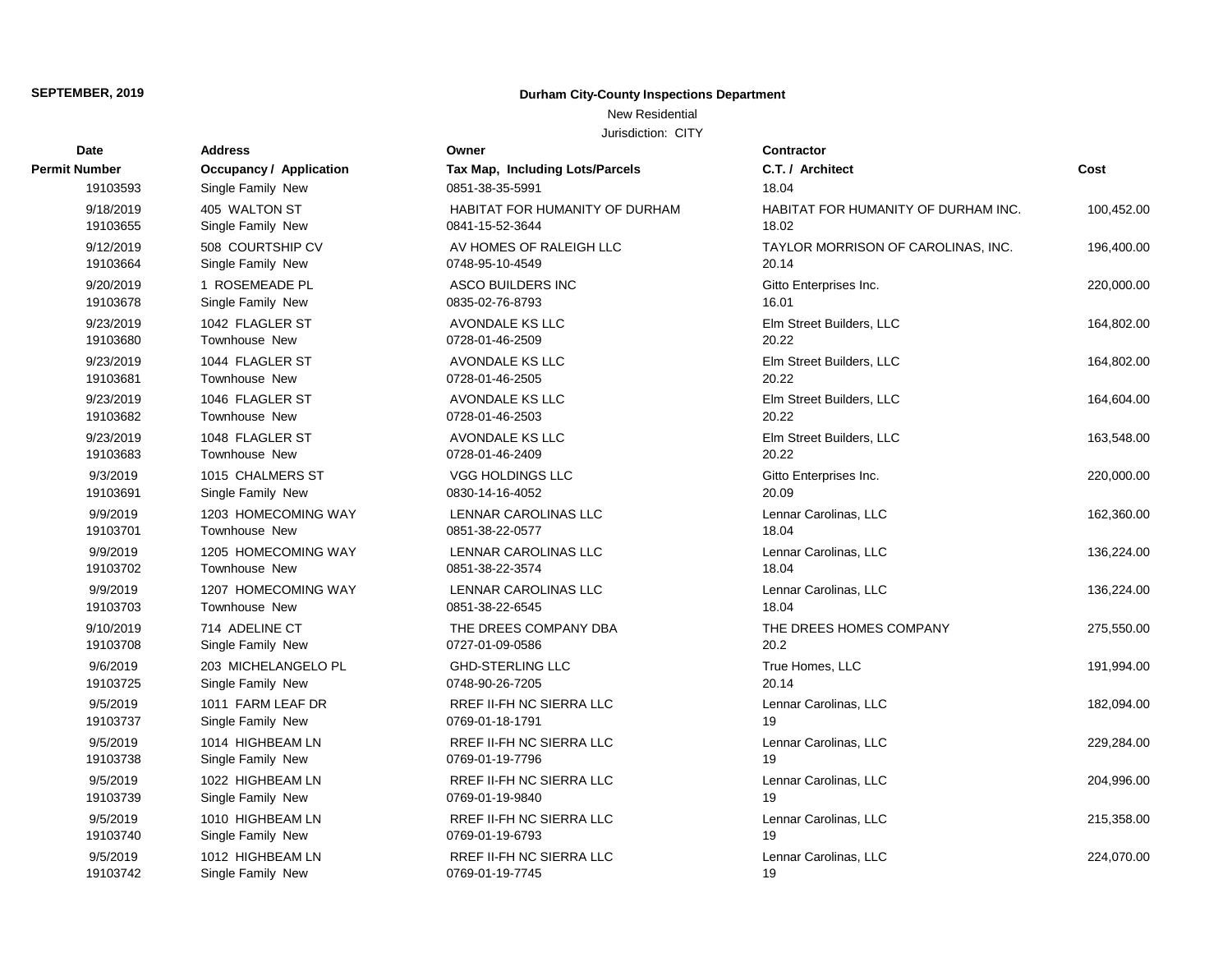### New Residential

| Date                 | Address                        | Owner                               | Contractor                                |            |
|----------------------|--------------------------------|-------------------------------------|-------------------------------------------|------------|
| <b>Permit Number</b> | <b>Occupancy / Application</b> | Tax Map, Including Lots/Parcels     | C.T. / Architect                          | Cost       |
| 9/5/2019             | 1015 FARM LEAF DR              | <b>RREF II-FH NC SIERRA LLC</b>     | Lennar Carolinas, LLC                     | 204,996.00 |
| 19103743             | Single Family New              | 0769-01-18-2706                     | 19                                        |            |
| 9/16/2019            | 3504 CEDARBIRD WAY             | STANLEY MARTIN COMPANIES LLC        | Stanley Martin Companies, LLC             | 199,254.00 |
| 19103745             | Single Family New              | 0800-69-91-3837                     | 20.17                                     |            |
| 9/26/2019            | 401 LIONEL ST                  | <b>CMD-LONGVIEW LLC</b>             | <b>JOSEPH K. STEWART</b>                  | 153,516.00 |
| 19103796             | Townhouse New                  | 0812-01-16-0599                     | 17.06                                     |            |
| 9/26/2019            | 403 LIONEL ST                  | <b>CMD-LONGVIEW LLC</b>             | <b>JOSEPH K. STEWART</b>                  | 138,666.00 |
| 19103797             | Townhouse New                  | 0812-01-16-0692                     | 17.06                                     |            |
| 9/26/2019            | 405 LIONEL ST                  | <b>CMD-LONGVIEW LLC</b>             | <b>JOSEPH K. STEWART</b>                  | 138,666.00 |
| 19103798             | Townhouse New                  | 0812-01-16-0694                     | 17.06                                     |            |
| 9/26/2019            | 407 LIONEL ST                  | <b>CMD-LONGVIEW LLC</b>             | JOSEPH K. STEWART                         | 153,516.00 |
| 19103799             | Townhouse New                  | 0812-01-16-0696                     | 17.06                                     |            |
| 9/26/2019            | 409 LIONEL ST                  | <b>CMD-LONGVIEW LLC</b>             | JOSEPH K. STEWART                         | 138,666.00 |
| 19103800             | Townhouse New                  | 0812-01-16-0698                     | 17.06                                     |            |
| 9/26/2019            | 411 LIONEL ST                  | <b>CMD-LONGVIEW LLC</b>             | <b>JOSEPH K. STEWART</b>                  | 153,516.00 |
| 19103801             | Townhouse New                  | 0812-01-16-0791                     | 17.06                                     |            |
| 9/16/2019            | 1213 PONDFIELD WAY             | <b>TAYLOR MORRISON OF CAROLINAS</b> | TAYLOR MORRISON OF CAROLINAS, INC.        | 169,818.00 |
| 19103803             | Single Family New              | 0728-23-20-8936                     | 20.12                                     |            |
| 9/12/2019            | 1112 PONDFIELD WAY             | TAYLOR MORRISON OF CAROLINAS        | TAYLOR MORRISON OF CAROLINAS, INC.        | 177,276.00 |
| 19103804             | Single Family New              | 0728-22-47-7125                     | 20.12                                     |            |
| 9/4/2019             | 1110 PONDFIELD WAY             | TAYLOR MORRISON OF CAROLINAS        | TAYLOR MORRISON OF CAROLINAS, INC.        | 237,666.00 |
| 19103805             | Single Family New              | 0728-22-46-7610                     | 20.12                                     |            |
| 9/11/2019            | 1014 PONDFIELD WAY             | TAYLOR MORRISON OF CAROLINAS        | TAYLOR MORRISON OF CAROLINAS, INC.        | 169,815.00 |
| 19103806             | Single Family New              | 0728-22-41-6419                     | 20.12                                     |            |
| 9/20/2019            | 4911 RANDALL RD                | <b>CREEKSIDE AT BETHPAGE</b>        | Ryan Homes and/or NV Homes NVR, Inc., T/A | 185,064.00 |
| 19103817             | <b>Townhouse New</b>           | 0709-23-25-6274                     | 20.18                                     |            |
| 9/20/2019            | 4913 RANDALL RD                | <b>CREEKSIDE AT BETHPAGE</b>        | Ryan Homes and/or NV Homes NVR, Inc., T/A | 156,816.00 |
| 19103818             | Townhouse New                  | 0709-23-24-6985                     | 20.18                                     |            |
| 9/20/2019            | 4915 RANDALL RD                | <b>CREEKSIDE AT BETHPAGE</b>        | Ryan Homes and/or NV Homes NVR, Inc., T/A | 156,816.00 |
| 19103819             | Townhouse New                  | 0709-23-24-6793                     | 20.18                                     |            |
| 9/20/2019            | 4917 RANDALL RD                | <b>CREEKSIDE AT BETHPAGE</b>        | Ryan Homes and/or NV Homes NVR, Inc., T/A | 156,816.00 |
| 19103820             | <b>Townhouse New</b>           | 0709-23-24-6591                     | 20.18                                     |            |
| 9/20/2019            | 4919 RANDALL RD                | <b>CREEKSIDE AT BETHPAGE</b>        | Ryan Homes and/or NV Homes NVR, Inc., T/A | 156,816.00 |
| 19103821             | Townhouse New                  | 0709-23-24-7209                     | 20.18                                     |            |
| 9/20/2019            | 4921 RANDALL RD                | <b>CREEKSIDE AT BETHPAGE</b>        | Ryan Homes and/or NV Homes NVR, Inc., T/A | 185,064.00 |
| 19103822             | Townhouse New                  | 0709-23-24-7001                     | 20.18                                     |            |
| 9/11/2019            | 252 BRIER SUMMIT PL            | <b>WBTH LLC</b>                     | Ryan Homes and/or NV Homes NVR, Inc., T/A | 125,894.00 |
|                      |                                |                                     |                                           |            |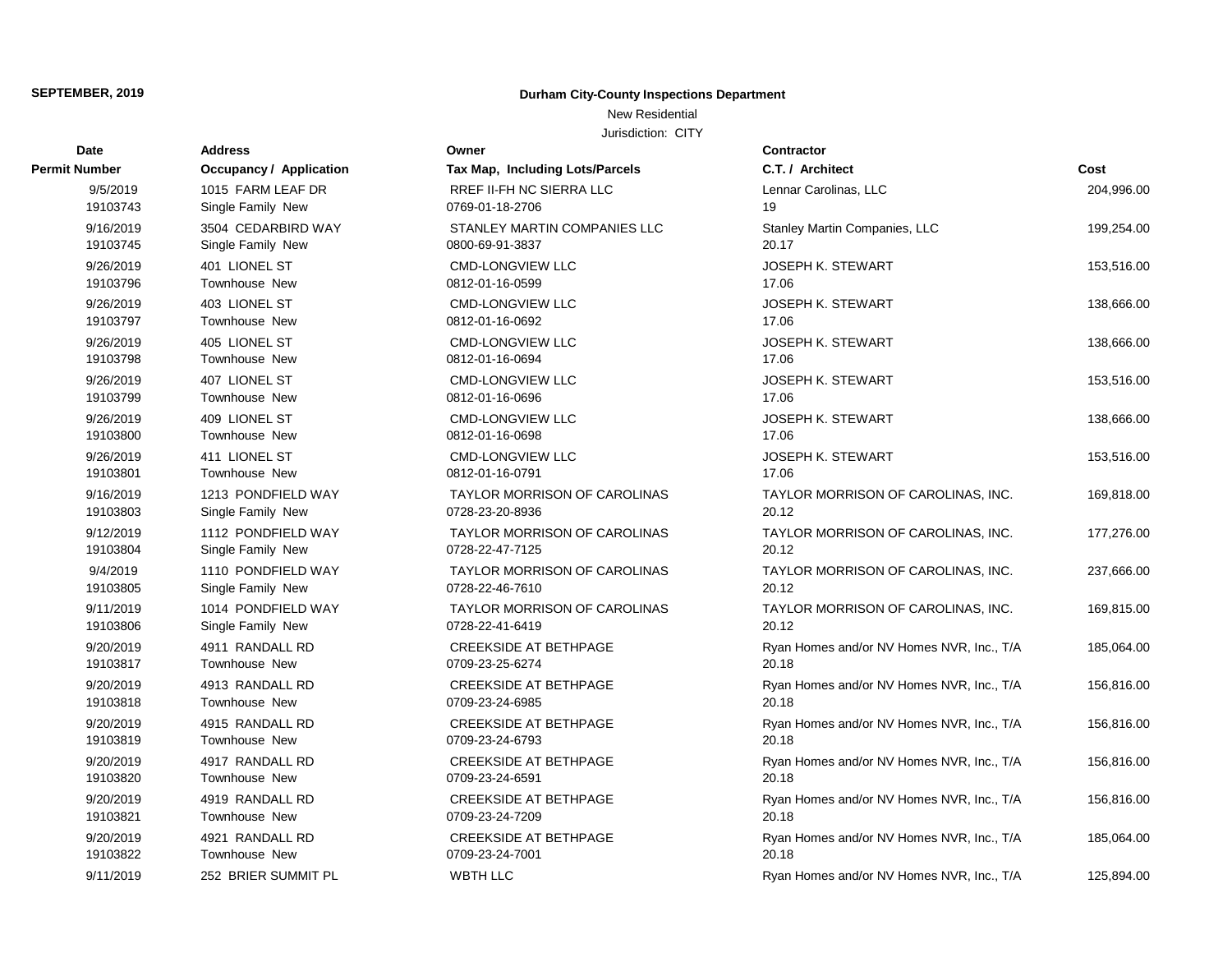New Residential

| Date                 | Address                        | Owner                           | <b>Contractor</b>                         |            |
|----------------------|--------------------------------|---------------------------------|-------------------------------------------|------------|
| <b>Permit Number</b> | <b>Occupancy / Application</b> | Tax Map, Including Lots/Parcels | C.T. / Architect                          | Cost       |
| 19103823             | Townhouse New                  | 0758-27-58-0925                 | 20.14                                     |            |
| 9/11/2019            | 254 BRIER SUMMIT PL            | <b>WBTH LLC</b>                 | Ryan Homes and/or NV Homes NVR, Inc., T/A | 145,134.00 |
| 19103824             | Townhouse New                  | 0758-27-59-1118                 | 20.14                                     |            |
| 9/11/2019            | 300 BRIER SUMMIT PL            | <b>WBTH LLC</b>                 | Ryan Homes and/or NV Homes NVR, Inc., T/A | 142,626.00 |
| 19103825             | Townhouse New                  | 0758-27-59-1387                 | 20.14                                     |            |
| 9/11/2019            | 302 BRIER SUMMIT PL            | <b>WBTH LLC</b>                 | Ryan Homes and/or NV Homes NVR, Inc., T/A | 126,654.00 |
| 19103826             | Townhouse New                  | 0758-27-59-2556                 | 20.14                                     |            |
| 9/11/2019            | 304 BRIER SUMMIT PL            | <b>WBTH LLC</b>                 | Ryan Homes and/or NV Homes NVR, Inc., T/A | 142,626.00 |
| 19103827             | Townhouse New                  | 0758-27-59-3725                 | 20.14                                     |            |
| 9/11/2019            | 306 BRIER SUMMIT PL            | <b>WBTH LLC</b>                 | Ryan Homes and/or NV Homes NVR, Inc., T/A | 163,086.00 |
| 19103828             | Townhouse New                  | 0758-27-59-4907                 | 20.14                                     |            |
| 9/18/2019            | 1052 FLAGLER ST                | AVONDALE KS LLC                 | Elm Street Builders, LLC                  | 163,350.00 |
| 19103830             | <b>Townhouse New</b>           | 0728-01-46-2415                 | 20.22                                     |            |
| 9/18/2019            | 1054 FLAGLER ST                | <b>AVONDALE KS LLC</b>          | Elm Street Builders, LLC                  | 164,208.00 |
| 19103831             | Townhouse New                  | 0728-01-46-2433                 | 20.22                                     |            |
| 9/18/2019            | 1056 FLAGLER ST                | AVONDALE KS LLC                 | Elm Street Builders, LLC                  | 164,604.00 |
| 19103832             | <b>Townhouse New</b>           | 0728-01-46-2451                 | 20.22                                     |            |
| 9/18/2019            | 1058 FLAGLER ST                | AVONDALE KS LLC                 | Elm Street Builders, LLC                  | 164,802.00 |
| 19103833             | <b>Townhouse New</b>           | 0728-01-46-2379                 | 20.22                                     |            |
| 9/12/2019            | 1024 RED ROCK DR               | SCOTTIE TREY LAND LLC           | THE DREES HOMES COMPANY                   | 377,058.00 |
| 19103836             | Single Family New              | 0850-61-20-9580                 | 18.08                                     |            |
| 9/17/2019            | 6117 LAKEFRONT ST              | PULTE HOME COMPANY LLC          | Pulte Home Company, LLC                   | 220,000.00 |
| 19103851             | Single Family New              | 0749-84-32-9423                 | 18.05                                     |            |
| 9/20/2019            | 408 CROSS COUNTRY WAY          | <b>WBTH LLC</b>                 | Ryan Homes and/or NV Homes NVR, Inc., T/A | 155,958.00 |
| 19103852             | Townhouse New                  | 0758-28-21-4074                 | 20.14                                     |            |
| 9/20/2019            | 410 CROSS COUNTRY WAY          | <b>WBTH LLC</b>                 | Ryan Homes and/or NV Homes NVR, Inc., T/A | 156,816.00 |
| 19103853             | Townhouse New                  | 0758-28-21-7105                 | 20.14                                     |            |
| 9/20/2019            | 412 CROSS COUNTRY WAY          | <b>WBTH LLC</b>                 | Ryan Homes and/or NV Homes NVR, Inc., T/A | 156,816.00 |
| 19103854             | Townhouse New                  | 0758-28-21-8295                 | 20.14                                     |            |
| 9/20/2019            | 414 CROSS COUNTRY WAY          | <b>WBTH LLC</b>                 | Ryan Homes and/or NV Homes NVR, Inc., T/A | 156,816.00 |
| 19103855             | Townhouse New                  | 0758-28-31-0395                 | 20.14                                     |            |
| 9/20/2019            | 416 CROSS COUNTRY WAY          | <b>WBTH LLC</b>                 | Ryan Homes and/or NV Homes NVR, Inc., T/A | 185,064.00 |
| 19103856             | Townhouse New                  | 0758-28-31-3426                 | 20.14                                     |            |
| 9/24/2019            | 3209 DIXON RD                  | SPARK JOY LLC                   | RONALD EUGENE ADAMS                       | 349,000.00 |
| 19103862             | Single Family New              | 0810-16-74-8721                 | 20.07                                     |            |
| 9/17/2019            | 205 MICHELANGELO PL            | <b>GHD-STERLING LLC</b>         | True Homes, LLC                           | 192,786.00 |
| 19103874             | Single Family New              | 0748-90-26-1384                 | 20.14                                     |            |

| C.T. / Architect<br>20.14                          | Cost       |
|----------------------------------------------------|------------|
| Ryan Homes and/or NV Homes NVR, Inc., T/A<br>20.14 | 145,134.00 |
| Ryan Homes and/or NV Homes NVR, Inc., T/A<br>20.14 | 142,626.00 |
| Ryan Homes and/or NV Homes NVR, Inc., T/A<br>20.14 | 126,654.00 |
| Ryan Homes and/or NV Homes NVR, Inc., T/A<br>20.14 | 142,626.00 |
| Ryan Homes and/or NV Homes NVR, Inc., T/A<br>20.14 | 163,086.00 |
| Elm Street Builders, LLC<br>20.22                  | 163,350.00 |
| Elm Street Builders, LLC<br>20.22                  | 164,208.00 |
| Elm Street Builders, LLC<br>20.22                  | 164,604.00 |
| Elm Street Builders, LLC<br>20.22                  | 164,802.00 |
| THE DREES HOMES COMPANY<br>18.08                   | 377,058.00 |
| Pulte Home Company, LLC<br>18.05                   | 220,000.00 |
| Ryan Homes and/or NV Homes NVR, Inc., T/A<br>20.14 | 155,958.00 |
| Ryan Homes and/or NV Homes NVR, Inc., T/A<br>20.14 | 156,816.00 |
| Ryan Homes and/or NV Homes NVR, Inc., T/A<br>20.14 | 156,816.00 |
| Ryan Homes and/or NV Homes NVR, Inc., T/A<br>20.14 | 156,816.00 |
| Ryan Homes and/or NV Homes NVR, Inc., T/A<br>20.14 | 185,064.00 |
| RONALD EUGENE ADAMS<br>20.07                       | 349,000.00 |
| True Homes, LLC                                    | 192.786.00 |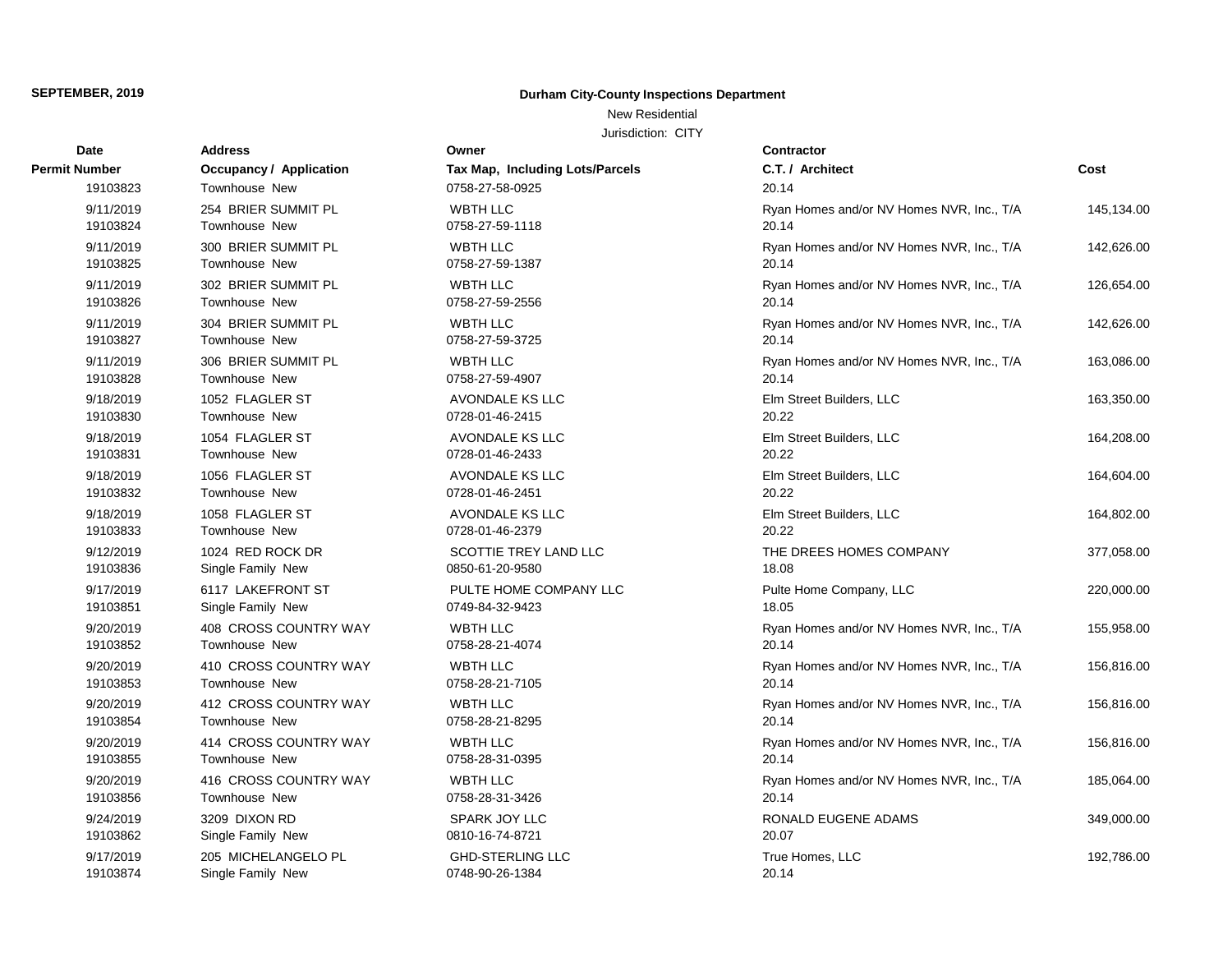New Residential

Jurisdiction: CITY

| Date                  | <b>Address</b>                     | Owner                                        |
|-----------------------|------------------------------------|----------------------------------------------|
| <b>Permit Number</b>  | <b>Occupancy / Application</b>     | Tax Map, Including Lots/Parcels              |
| 9/20/2019             | 607 BELMONT DR                     | HABITAT FOR HUMANITY OF DU                   |
| 19103875              | Single Family New                  | 0841-58-03-9748                              |
| 9/17/2019             | 6415 CHANTRY CT                    | <b>EPCON ANDREWS CHAPEL LLC</b>              |
| 19103879              | Single Family New                  | 0769-55-09-6136                              |
| 9/17/2019             | 1032 GENTLE REED DR                | <b>LENNAR CAROLINAS LLC</b>                  |
| 19103886              | <b>Townhouse New</b>               | 0851-38-55-0514                              |
| 9/17/2019             | 1034 GENTLE REED DR                | <b>LENNAR CAROLINAS LLC</b>                  |
| 19103887              | Townhouse New                      | 0851-38-55-0757                              |
| 9/17/2019             | 1036 GENTLE REED DR                | LENNAR CAROLINAS LLC                         |
| 19103888              | <b>Townhouse New</b>               | 0851-38-56-1003                              |
| 9/19/2019             | 505 LANGHORNE DR                   | AV HOMES OF RALEIGH LLC                      |
| 19103889              | Single Family New                  | 0748-94-19-0414                              |
| 9/17/2019             | 6142 LAKEFRONT ST                  | PULTE HOME COMPANY LLC<br>0749-83-68-7426    |
| 19103898              | Single Family New                  |                                              |
| 9/18/2019<br>19103903 | 1427 WRENN RD<br>Single Family New | ELLIS ROAD RESIDENTIAL LP<br>0749-01-38-8324 |
|                       | 1423 BRIDGEWATER DR                |                                              |
| 9/16/2019<br>19103909 | Single Family New                  | VK MAGNOLIA LLC<br>0833-01-48-4647           |
| 9/25/2019             | 1503 BRIDGEWATER DR                | VK MAGNOLIA LLC                              |
| 19103911              | Single Family New                  | 0833-01-48-3657                              |
| 9/24/2019             | 231 LAFFERTY ST                    | PULTE HOME COMPANY LLC                       |
| 19103914              | <b>Townhouse New</b>               | 0747-35-13-3100                              |
| 9/24/2019             | 233 LAFFERTY ST                    | PULTE HOME COMPANY LLC                       |
| 19103915              | Townhouse New                      | 0747-35-13-5001                              |
| 9/24/2019             | 235 LAFFERTY ST                    | PULTE HOME COMPANY LLC                       |
| 19103916              | <b>Townhouse New</b>               | 0747-35-12-7930                              |
| 9/24/2019             | 229 LAFFERTY ST                    | PULTE HOME COMPANY LLC                       |
| 19103917              | <b>Townhouse New</b>               | 0747-35-13-0253                              |
| 9/17/2019             | 1211 HOMECOMING WAY                | <b>LENNAR CAROLINAS LLC</b>                  |
| 19103938              | <b>Townhouse New</b>               | 0851-38-22-9554                              |
| 9/17/2019             | 1213 HOMECOMING WAY                | <b>LENNAR CAROLINAS LLC</b>                  |
| 19103939              | Townhouse New                      | 0851-38-32-2533                              |
| 9/17/2019             | 1215 HOMECOMING WAY                | <b>LENNAR CAROLINAS LLC</b>                  |
| 19103940              | <b>Townhouse New</b>               | 0851-38-32-4596                              |
| 9/18/2019             | 1507 FARM POND TRL                 | M/I HOMES OF RALEIGH LLC                     |
| 19103956              | Single Family New                  | 0769-61-95-4576                              |
| 9/24/2019             | 1006 JANISKEE RD                   | ELLIS ROAD RESIDENTIAL LP                    |

# **Date Contractor** 0769-61-95-4576 M/I HOMES OF RALEIGH LLC 0851-38-32-4596 LENNAR CAROLINAS LLC 0851-38-32-2533 LENNAR CAROLINAS LLC 0851-38-22-9554 LENNAR CAROLINAS LLC 0747-35-13-0253 PULTE HOME COMPANY LLC 0747-35-12-7930 PULTE HOME COMPANY LLC 0747-35-13-5001 PULTE HOME COMPANY LLC 0747-35-13-3100 PULTE HOME COMPANY LLC 0833-01-48-3657 0833-01-48-4647 0749-01-38-8324 **ELLIS ROAD RESIDENTIAL LP** 0749-83-68-7426 PULTE HOME COMPANY LLC 0748-94-19-0414 AV HOMES OF RALEIGH LLC 0851-38-56-1003 LENNAR CAROLINAS LLC 0851-38-55-0757 LENNAR CAROLINAS LLC 0851-38-55-0514 LENNAR CAROLINAS LLC 0769-55-09-6136 EPCON ANDREWS CHAPEL LLC 0841-58-03-9748 HABITAT FOR HUMANITY OF DURHAM

| ımber     | <b>Occupancy / Application</b> | Tax Map, Including Lots/Parcels | C.T. / Architect                          | Cost       |
|-----------|--------------------------------|---------------------------------|-------------------------------------------|------------|
| 9/20/2019 | 607 BELMONT DR                 | HABITAT FOR HUMANITY OF DURHAM  | HABITAT FOR HUMANITY OF DURHAM INC.       | 70,000.00  |
| 19103875  | Single Family New              | 0841-58-03-9748                 | 18.02                                     |            |
| 9/17/2019 | 6415 CHANTRY CT                | <b>EPCON ANDREWS CHAPEL LLC</b> | EPCON COMMUNITIES CAROLINAS LLC           | 158,862.00 |
| 19103879  | Single Family New              | 0769-55-09-6136                 | 19.00                                     |            |
| 9/17/2019 | 1032 GENTLE REED DR            | LENNAR CAROLINAS LLC            | Lennar Carolinas, LLC                     | 136,224.00 |
| 19103886  | Townhouse New                  | 0851-38-55-0514                 | 18.04                                     |            |
| 9/17/2019 | 1034 GENTLE REED DR            | <b>LENNAR CAROLINAS LLC</b>     | Lennar Carolinas, LLC                     | 131,472.00 |
| 19103887  | <b>Townhouse New</b>           | 0851-38-55-0757                 | 18.04                                     |            |
| 9/17/2019 | 1036 GENTLE REED DR            | <b>LENNAR CAROLINAS LLC</b>     | Lennar Carolinas, LLC                     | 136,224.00 |
| 19103888  | Townhouse New                  | 0851-38-56-1003                 | 18.04                                     |            |
| 9/19/2019 | 505 LANGHORNE DR               | AV HOMES OF RALEIGH LLC         | TAYLOR MORRISON OF CAROLINAS, INC.        | 248,094.00 |
| 19103889  | Single Family New              | 0748-94-19-0414                 | 20.14                                     |            |
| 9/17/2019 | 6142 LAKEFRONT ST              | PULTE HOME COMPANY LLC          | Pulte Home Company, LLC                   | 184,206.00 |
| 19103898  | Single Family New              | 0749-83-68-7426                 | 18.05                                     |            |
| 9/18/2019 | 1427 WRENN RD                  | ELLIS ROAD RESIDENTIAL LP       | Meritage Homes of the Carolinas, Inc.     | 175,494.00 |
| 19103903  | Single Family New              | 0749-01-38-8324                 | 18.09                                     |            |
| 9/16/2019 | 1423 BRIDGEWATER DR            | <b>VK MAGNOLIA LLC</b>          | Ryan Homes and/or NV Homes NVR, Inc., T/A | 157,344.00 |
| 19103909  | Single Family New              | 0833-01-48-4647                 | 17.09                                     |            |
| 9/25/2019 | 1503 BRIDGEWATER DR            | VK MAGNOLIA LLC                 | Ryan Homes and/or NV Homes NVR, Inc., T/A | 181,104.00 |
| 19103911  | Single Family New              | 0833-01-48-3657                 | 17.09                                     |            |
| 9/24/2019 | 231 LAFFERTY ST                | PULTE HOME COMPANY LLC          | Pulte Home Company, LLC                   | 128,304.00 |
| 19103914  | <b>Townhouse New</b>           | 0747-35-13-3100                 | 20.28                                     |            |
| 9/24/2019 | 233 LAFFERTY ST                | PULTE HOME COMPANY LLC          | Pulte Home Company, LLC                   | 120,000.00 |
| 19103915  | <b>Townhouse New</b>           | 0747-35-13-5001                 | 20.28                                     |            |
| 9/24/2019 | 235 LAFFERTY ST                | PULTE HOME COMPANY LLC          | Pulte Home Company, LLC                   | 121,572.00 |
| 19103916  | <b>Townhouse New</b>           | 0747-35-12-7930                 | 20.28                                     |            |
| 9/24/2019 | 229 LAFFERTY ST                | PULTE HOME COMPANY LLC          | Pulte Home Company, LLC                   | 128,172.00 |
| 19103917  | <b>Townhouse New</b>           | 0747-35-13-0253                 | 20.28                                     |            |
| 9/17/2019 | 1211 HOMECOMING WAY            | LENNAR CAROLINAS LLC            | Lennar Carolinas, LLC                     | 136,224.00 |
| 19103938  | <b>Townhouse New</b>           | 0851-38-22-9554                 | 18.04                                     |            |
| 9/17/2019 | 1213 HOMECOMING WAY            | LENNAR CAROLINAS LLC            | Lennar Carolinas, LLC                     | 131,472.00 |
| 19103939  | <b>Townhouse New</b>           | 0851-38-32-2533                 | 18.04                                     |            |
| 9/17/2019 | 1215 HOMECOMING WAY            | LENNAR CAROLINAS LLC            | Lennar Carolinas, LLC                     | 162,360.00 |
| 19103940  | <b>Townhouse New</b>           | 0851-38-32-4596                 | 18.04                                     |            |
| 9/18/2019 | 1507 FARM POND TRL             | M/I HOMES OF RALEIGH LLC        | M/I HOMES OF RALEIGH LLC                  | 250,404.00 |
| 19103956  | Single Family New              | 0769-61-95-4576                 | 19.00                                     |            |
| 9/24/2019 | 1006 JANISKEE RD               | ELLIS ROAD RESIDENTIAL LP       | Meritage Homes of the Carolinas, Inc.     | 243,936.00 |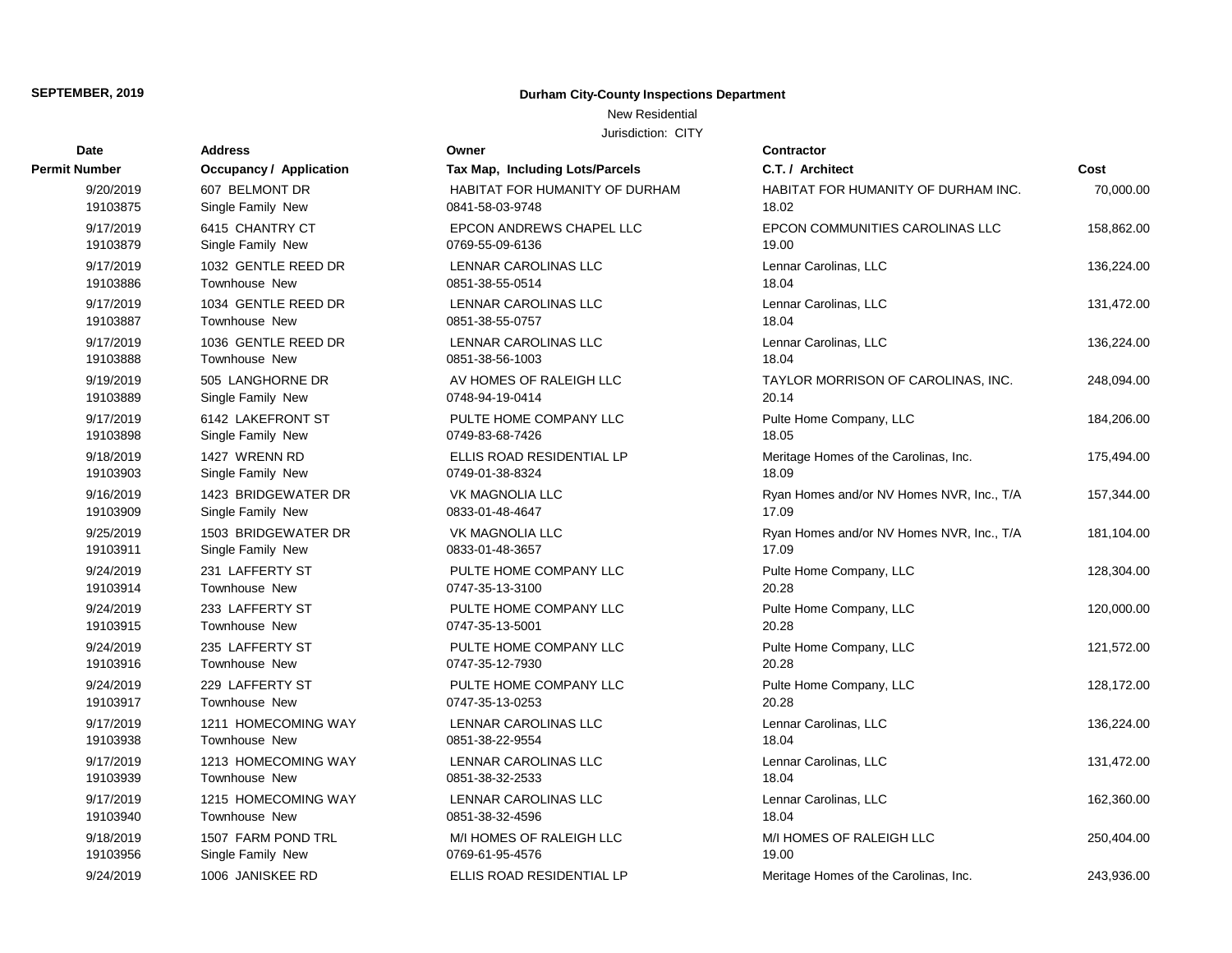### New Residential

| Date          | <b>Address</b>                 | Owner                               | Contractor       |
|---------------|--------------------------------|-------------------------------------|------------------|
| Permit Number | <b>Occupancy / Application</b> | Tax Map, Including Lots/Parcels     | C.T. / Arch      |
| 19103959      | Single Family New              | 0749-01-29-0519                     | 18.09            |
| 9/24/2019     | 1425 WRENN RD                  | ELLIS ROAD RESIDENTIAL LP           | Meritage H       |
| 19103961      | Single Family New              | 0749-01-38-8373                     | 18.09            |
| 9/26/2019     | 1212 PONDFIELD WAY             | <b>TAYLOR MORRISON OF CAROLINAS</b> | <b>TAYLOR M</b>  |
| 19103983      | Single Family New              | 0728-23-40-8405                     | 20.21            |
| 9/19/2019     | 3011 HIGHWATER DR              | PULTE HOME COMPANY LLC              | Pulte Home       |
| 19103984      | Single Family New              | 0749-84-27-1468                     | 18.05            |
| 9/19/2019     | 1105 SANDTRAP WAY              | PULTE HOME COMPANY LLC              | Pulte Home       |
| 19103985      | Single Family New              | 0749-74-52-8055                     | 18.05            |
| 9/23/2019     | 1000 CRESTED JAY DR            | STANLEY MARTIN COMPANIES LLC        | Stanley Ma       |
| 19104000      | Single Family New              | 0800-69-61-3947                     | 20.17            |
| 9/30/2019     | 2008 MEADOWCREEK DR            | <b>HOMES BY DICKERSON INC</b>       | <b>HOMES BY</b>  |
| 19104001      | Single Family New              | 0813-79-57-4306                     | 17.07            |
| 9/30/2019     | 1115 NEEDLEGRASS CT            | RREF II-FH NC SIERRA LLC            | Lennar Car       |
| 19104005      | Single Family New              | 0769-01-28-9360                     | 19               |
| 9/23/2019     | 108 SUNBURST DR                | PULTE HOME COMPANY LLC              | Pulte Home       |
| 19104006      | Single Family New              | 0811-13-13-4300                     | 20.17            |
| 9/23/2019     | 228 MONMOUTH AVE               | OWEN ELIZABETH A                    | GARRETT          |
| 19104025      | Single Family New              | 0832-17-01-0452                     | $\overline{2}$   |
| 9/24/2019     | 1018 RED ROCK DR               | SCOTTIE TREY LAND LLC               | THE DREE         |
| 19104039      | Single Family New              | 0850-60-39-0079                     | 18.08            |
| 9/30/2019     | 113 RAPHAEL PL                 | TRUE HOMES LLC                      | <b>True Home</b> |
| 19104040      | Single Family New              | 0748-04-90-2413                     | 20.14            |
| 9/30/2019     | 23 CORTONA DR                  | ARREDONDO JOSE LUIS HERNANDEZ       | Luis Hernar      |
| 19104043      | Single Family New              | 0709-13-11-3814                     | 20.18            |
| 9/30/2019     | 1208 SANDTRAP WAY              | PULTE HOME COMPANY LLC              | Pulte Home       |
| 19104045      | Single Family New              | 0749-74-85-1337                     | 18.09            |
| 9/30/2019     | 1209 SANDTRAP WAY              | PULTE HOME COMPANY LLC              | Pulte Home       |
| 19104046      | Single Family New              | 0749-74-55-9121                     | 18.09            |
| 9/30/2019     | 1211 SANDTRAP WAY              | PULTE HOME COMPANY LLC              | Pulte Home       |
| 19104047      | Single Family New              | 0749-74-55-9663                     | 18.09            |
| 9/30/2019     | 1502 BLUEWATER WAY             | PULTE HOME COMPANY LLC              | Pulte Home       |
| 19104062      | Single Family New              | 0749-84-09-1779                     | 18.09            |
| 9/30/2019     | 1504 BLUEWATER WAY             | PULTE HOME COMPANY LLC              | Pulte Home       |
| 19104063      | Single Family New              | 0749-85-00-4215                     | 18.09            |
| 9/30/2019     | 1009 TADPOLE CT                | PULTE HOME COMPANY LLC              | Pulte Home       |
| 19104064      | Single Family New              | 0749-74-69-7861                     | 18.09            |

| Owner                                                  |
|--------------------------------------------------------|
| Tax Map, Including Lots/Parcels                        |
| 0749-01-29-0519                                        |
| ELLIS ROAD RESIDENTIAL LP<br>0749-01-38-8373           |
| <b>TAYLOR MORRISON OF CAROLINAS</b><br>0728-23-40-8405 |
| PULTE HOME COMPANY LLC<br>0749-84-27-1468              |
| PULTE HOME COMPANY LLC<br>0749-74-52-8055              |
| STANLEY MARTIN COMPANIES LLC<br>0800-69-61-3947        |
| <b>HOMES BY DICKERSON INC</b><br>0813-79-57-4306       |
| RREF II-FH NC SIERRA LLC<br>0769-01-28-9360            |
| PULTE HOME COMPANY LLC<br>0811-13-13-4300              |
| <b>OWEN ELIZABETH A</b><br>0832-17-01-0452             |
| SCOTTIE TREY LAND LLC<br>0850-60-39-0079               |
| <b>TRUE HOMES LLC</b><br>0748-04-90-2413               |
| ARREDONDO JOSE LUIS HERNANDEZ<br>0709-13-11-3814       |
| PULTE HOME COMPANY LLC<br>0749-74-85-1337              |
| PULTE HOME COMPANY LLC<br>0749-74-55-9121              |
| PULTE HOME COMPANY LLC<br>0749-74-55-9663              |
| PULTE HOME COMPANY LLC<br>0749-84-09-1779              |
| PULTE HOME COMPANY LLC<br>0749-85-00-4215              |
| PULTE HOME COMPANY LLC<br>0740 74 60 7064              |

| ımber                | <b>Occupancy / Application</b>                               | Tax Map, Including Lots/Parcels       | C.T. / Architect                      | Cost       |
|----------------------|--------------------------------------------------------------|---------------------------------------|---------------------------------------|------------|
| 19103959             | Single Family New                                            | 0749-01-29-0519                       | 18.09                                 |            |
| 9/24/2019            | 1425 WRENN RD                                                | ELLIS ROAD RESIDENTIAL LP             | Meritage Homes of the Carolinas, Inc. | 162,492.00 |
| 19103961             | Single Family New                                            | 0749-01-38-8373                       | 18.09                                 |            |
| 9/26/2019            | 1212 PONDFIELD WAY                                           | <b>TAYLOR MORRISON OF CAROLINAS</b>   | TAYLOR MORRISON OF CAROLINAS, INC.    | 231,792.00 |
| 19103983             | Single Family New                                            | 0728-23-40-8405                       | 20.21                                 |            |
| 9/19/2019            | 3011 HIGHWATER DR                                            | PULTE HOME COMPANY LLC                | Pulte Home Company, LLC               | 165,000.00 |
| 19103984             | Single Family New                                            | 0749-84-27-1468                       | 18.05                                 |            |
| 9/19/2019            | 1105 SANDTRAP WAY                                            | PULTE HOME COMPANY LLC                | Pulte Home Company, LLC               | 137,874.00 |
| 19103985             | Single Family New                                            | 0749-74-52-8055                       | 18.05                                 |            |
| 9/23/2019            | 1000 CRESTED JAY DR                                          | STANLEY MARTIN COMPANIES LLC          | Stanley Martin Companies, LLC         | 210,342.00 |
| 19104000             | Single Family New                                            | 0800-69-61-3947                       | 20.17                                 |            |
| 9/30/2019            | 2008 MEADOWCREEK DR                                          | HOMES BY DICKERSON INC                | HOMES BY DICKERSON, INC.              | 233,046.00 |
| 19104001             | Single Family New                                            | 0813-79-57-4306                       | 17.07                                 |            |
| 9/30/2019            | 1115 NEEDLEGRASS CT                                          | RREF II-FH NC SIERRA LLC              | Lennar Carolinas, LLC                 | 224,070.00 |
| 19104005             | Single Family New                                            | 0769-01-28-9360                       | 19                                    |            |
| 9/23/2019            | 108 SUNBURST DR                                              | PULTE HOME COMPANY LLC                | Pulte Home Company, LLC               | 251,526.00 |
| 19104006             | Single Family New                                            | 0811-13-13-4300                       | 20.17                                 |            |
| 9/23/2019            | 228 MONMOUTH AVE                                             | OWEN ELIZABETH A                      | <b>GARRETT BUILDERS LLC</b>           | 600,000.00 |
| 19104025             | Single Family New                                            | 0832-17-01-0452                       | 2                                     |            |
| 9/24/2019            | 1018 RED ROCK DR                                             | SCOTTIE TREY LAND LLC                 | THE DREES HOMES COMPANY               | 282,084.00 |
| 19104039             | Single Family New                                            | 0850-60-39-0079                       | 18.08                                 |            |
| 9/30/2019            | 113 RAPHAEL PL                                               | TRUE HOMES LLC                        | True Homes, LLC                       | 215,424.00 |
| 19104040             | Single Family New                                            | 0748-04-90-2413                       | 20.14                                 |            |
| 9/30/2019            | 23 CORTONA DR                                                | ARREDONDO JOSE LUIS HERNANDEZ         | Luis Hernandez                        | 571,692.00 |
| 19104043             | Single Family New                                            | 0709-13-11-3814                       | 20.18                                 |            |
| 9/30/2019            | 1208 SANDTRAP WAY                                            | PULTE HOME COMPANY LLC                | Pulte Home Company, LLC               | 194,304.00 |
| 19104045             | Single Family New                                            | 0749-74-85-1337                       | 18.09                                 |            |
| 9/30/2019            | 1209 SANDTRAP WAY                                            | PULTE HOME COMPANY LLC                | Pulte Home Company, LLC               | 165,000.00 |
| 19104046             | Single Family New                                            | 0749-74-55-9121                       | 18.09                                 |            |
| 9/30/2019            | 1211 SANDTRAP WAY                                            | PULTE HOME COMPANY LLC                | Pulte Home Company, LLC               | 169,554.00 |
| 19104047             | Single Family New                                            | 0749-74-55-9663                       | 18.09                                 |            |
| 9/30/2019            | 1502 BLUEWATER WAY                                           | PULTE HOME COMPANY LLC                | Pulte Home Company, LLC               | 242,946.00 |
| 19104062             | Single Family New                                            | 0749-84-09-1779                       | 18.09                                 |            |
| 9/30/2019            | 1504 BLUEWATER WAY                                           | PULTE HOME COMPANY LLC                | Pulte Home Company, LLC               | 202,092.00 |
| 19104063             | Single Family New                                            | 0749-85-00-4215                       | 18.09                                 |            |
| 9/30/2019<br>1010100 | 1009 TADPOLE CT<br>$\sim$ $\sim$ $\sim$ $\sim$ $\sim$ $\sim$ | PULTE HOME COMPANY LLC<br>27127102722 | Pulte Home Company, LLC               | 191,862.00 |